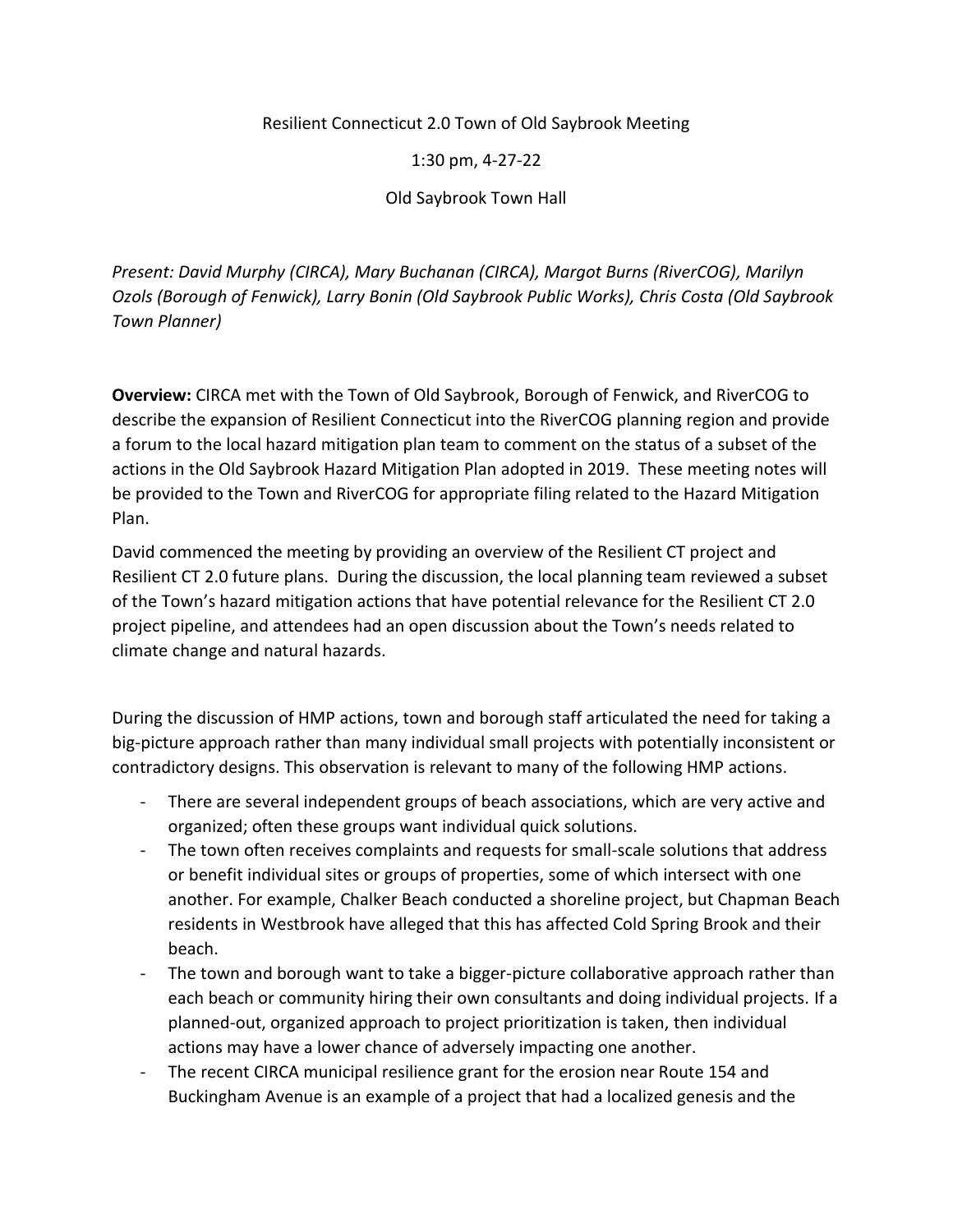Town of Old Saybrook eventually provided a letter of support, but the Town had not instigated the grant application process.

- Toward that end, the town and borough are working with Westbrook and Clinton on a 3-town planning grant application to LIS due in May 2022. If the grant is successful and the three towns and borough undertake the planning effort, the goals would be to accomplish the statement above (coordinated planning and prioritization) and also develop several concept designs for actions identified in the hazard mitigation plan and Old Saybrook Coastal Resilience Plan.
- The town and borough are not opposed to working in parallel with CIRCA as it executes Resilient Connecticut 2.0.

| Action # | <b>Activity Description</b>                                                                                                                                                                                                                                           | <b>Status</b>                                                                                                                                                                                                                                                                                                                                                                                                                                                                                                                                                                                         |
|----------|-----------------------------------------------------------------------------------------------------------------------------------------------------------------------------------------------------------------------------------------------------------------------|-------------------------------------------------------------------------------------------------------------------------------------------------------------------------------------------------------------------------------------------------------------------------------------------------------------------------------------------------------------------------------------------------------------------------------------------------------------------------------------------------------------------------------------------------------------------------------------------------------|
| 30       | Action 30: Municipal Buildings Capabilities<br>Assessment. Identify buildings for future investment<br>for renovation or new construction to ensure the<br>candidate buildings are in compliance with standards<br>for use as a shelter.                              | Although a formal assessment hasn't been<br>completed, these needs have been addressed.<br>Cooling centers include the town hall and<br>library. The emergency shelter is the high<br>school, which can also be used for cooling. All<br>of these buildings have generators except the<br>library; the library is on the main trunk of the<br>power system and outages are therefore<br>reduced in frequency and duration. The<br>emergency management department also has<br>mobile generators. The chief of police may be<br>able to provide transportation for residents to<br>shelters if needed. |
| 32       | Action 32: Evaluate publicly owned and managed<br>stormwater outfalls and outlets along the shoreline of<br>Old Saybrook and Fenwick to identify infrastructure<br>that would benefit from the installation of backflow<br>prevention (e.g. tide gates, check valve). | The Indian Town Association area has<br>backflow preventers, but the conveyances<br>consist of cement pipes and groundwater<br>finds its way in. The backflow flapper on Elm<br>Street near the underpass needs regular<br>servicing. These backflow prevention tools<br>have reportedly not been as successful as<br>hoped, and sometimes they are more of a<br>challenge than a solution to flooding.                                                                                                                                                                                               |

## **Review of Subset of HMP Actions:**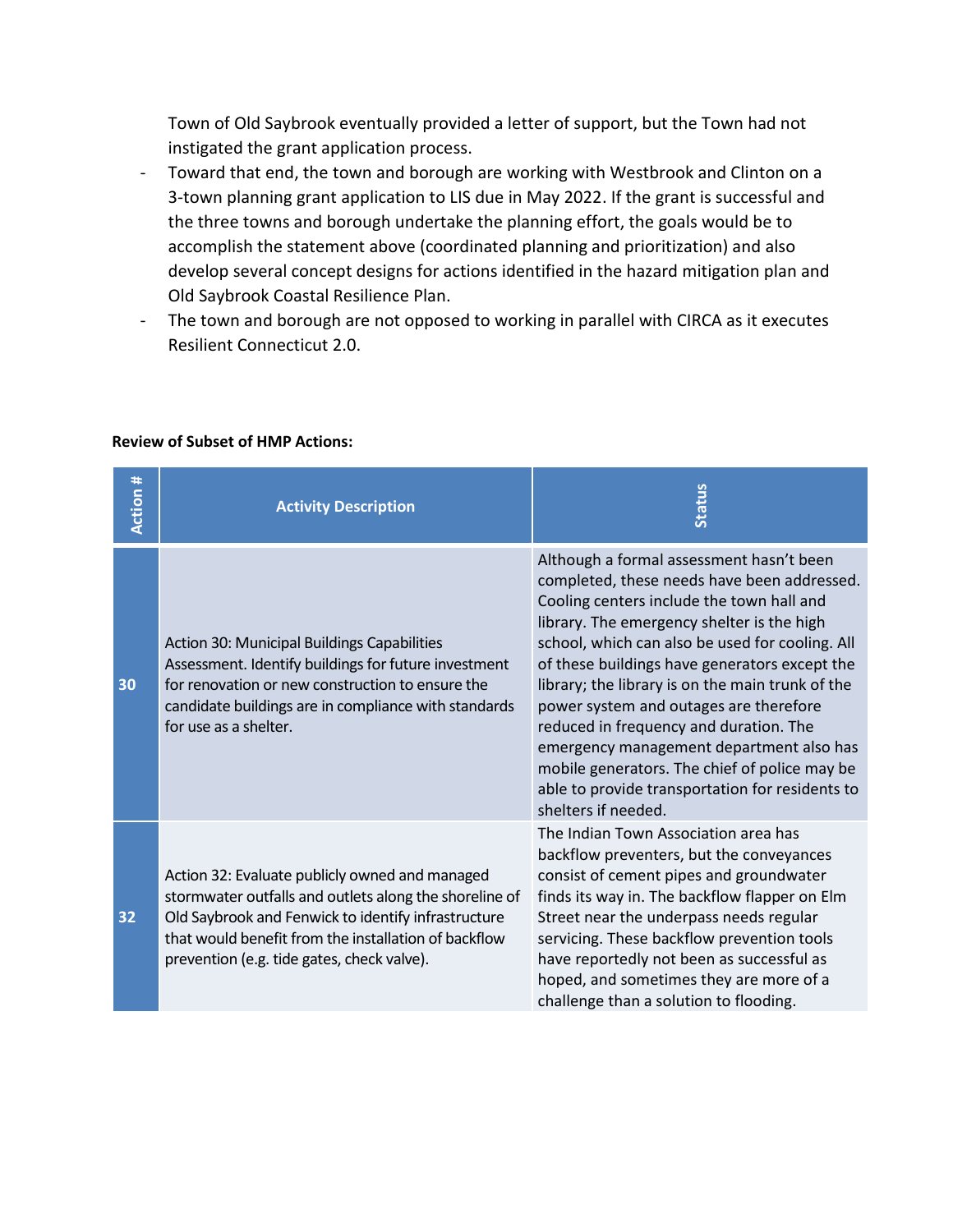**38** Action 38. Land Acquisition (Near-term): Identify and prioritize areas for the voluntary purchase of wetlands and other flood prone open space to enhance natural resources while improving coastal resiliency and flood retention.

Action 42: Dune Restoration: Implement dune restoration and marshland protection techniques for flood storage and surge protection based on the results outlined in the 2018 Coastal Community Resilience and Climate Adaptation Study.

Land trust regularly acquires property. The town has a substantial amount of open space.

The Hepburn Preserve dune at Fenwick has been completed and is so far holding up; this was a component of the adjacent living shoreline project. The new dune ridge helps protect the marsh behind it. The Sequassen Avenue dune has not been completed – it is hoped that this site will one day have a living shoreline project.

Action 45: Road Evaluation: Evaluate roads at least annually to develop plans for improvement or elevation for emergency access and evacuation….Develop conceptual plans and prioritization for pursuing engineering, design and construction funding of roadways identified in the 2014 HMP Update. Roadways should include: 1) Banbury Crossing; 2) South Cove Causeway; 3) South Cove Causeway; 4) Plum Bank RD and Salt Meadow RD near Cornfield Pt.; 5) Shetucket Trail; 6) Fourth & Sunset Avenues; 7) Old Post RD (eastern end); 8) Shetucket Trail-to-Bellaire DR; 9) Owenco, Obed & Nehantic Trails; 10) Mohican & Red Bird Trails; 11) Bokum-to-Barley Hill Road; 12) Dwayne to Kitteridge Hill RD; 13) Rock Ridge DR to Dibble RD; 13) Niabang Ave. at Route 154; 14) Great Hammock; and15) Sequassen Ave. (Westbrook).

Part of Sequassen Ave has been raised but not all of it. Nibang Ave at Rt 154 has been raised. Both of these were raised only a few feet and were paid for with borough funds. A reduction in nuisance flooding has reportedly been observed during the small storms that have happened since this elevation was completed.

Upcoming road elevation work will be completed on sections of Hammock, Nehantic, Red Bird, Mohican, near a condo complex that leads to Chalker Beach. Currently the condo complex can be isolated. Aladdin Ave near Chalker Beach reportedly floods multiple times a month. The alternate route for access to a condo complex at Shetucket Trail has been moved to pass through Bel-Aire Manor due to flood risk on the original route, but the Manor opposes this usage. One concern for elevating some of these roads is that the houses would not be at the elevation for the road. Some Nehantic Trail homeowners have opposed the elevation of their road (or opposed the responsibility for adjusting their own properties to match).

**42**

**45**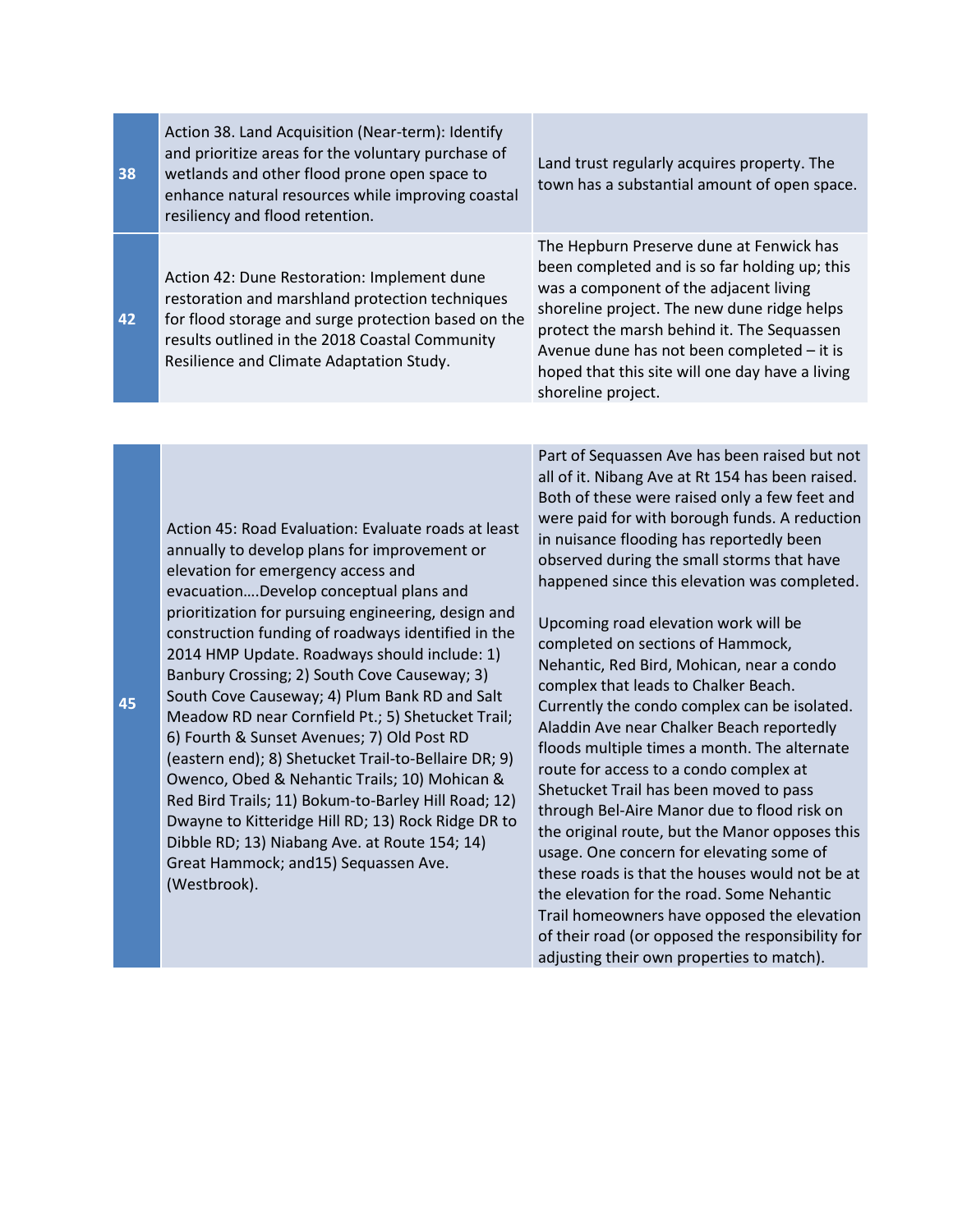| 46 | Action 46: Per Attachment 7 of the 2018 Resilience<br>Study pursue grant funding for engineering, design,<br>construction (as needed) for Near-Term Roadway<br>Improvement Candidates including: 1) Elm Street<br>underpass and roadway toward culvert over Oyster<br>River; 2) Main and College Streets in the low-lying<br>areas b/w Maple Ave. and Saybrook Point; 3)<br>Sections of Rt. 1/ Boston Post Road at lower<br>elevations near and adjacent to the Oyster River; 4)<br>Sequassen Ave.; and 5) sections of Maple Ave.                                                                                    | Amtrak has previously claimed that raising the<br>tracks at the Elm Street underpass will require<br>going a mile in each direction; David noted<br>that this is a frequently-cited number when<br>DOT discusses underpasses. Building a bridge<br>overhead might be a more feasible option. If<br>Elm Street is flooded people use Ingham Hill<br>road, Research Parkway, Rt 1, and Mill Rock<br>Road East. The Elm Street flooding is reported<br>to be frequent, not just during storms. |
|----|----------------------------------------------------------------------------------------------------------------------------------------------------------------------------------------------------------------------------------------------------------------------------------------------------------------------------------------------------------------------------------------------------------------------------------------------------------------------------------------------------------------------------------------------------------------------------------------------------------------------|---------------------------------------------------------------------------------------------------------------------------------------------------------------------------------------------------------------------------------------------------------------------------------------------------------------------------------------------------------------------------------------------------------------------------------------------------------------------------------------------|
| 47 | Action 47: South Cove: Evaluate to develop plans<br>for 1) improving emergency access and evacuation;<br>2) options for potential dredging to improve flood<br>storage; and 3) to evaluate the potential for<br>creating a harbor of refuge.                                                                                                                                                                                                                                                                                                                                                                         | Not discussed.                                                                                                                                                                                                                                                                                                                                                                                                                                                                              |
| 50 | Action 50: Repetitive Loss Area Analysis (RLAA).<br>Many repetitive loss (RL) structures have been<br>demolished and rebuilt or elevated to higher<br>standards than minimum FEMA requirements.<br>Based on this extensive and successful effort by the<br>Town and residents, it is recommended to perform<br>a formal RLAA to identify the impact to Town's<br>NFIP insurance rate due to repetitive loss. The<br>results from the RLLA will help further support<br>Town and property owner resilience and mitigation<br>activities, including acquiring, relocating and/or<br>flood mitigation of RL properties. | Every December, Chris reviews FEMA's RL<br>property list and notes any properties that are<br>now compliant. Grant funding is not adequate<br>to purchase these properties at the moment.<br>Many properties are getting torn down and<br>rebuilt. The formal RLAA has not happened,<br>and likely would not reveal significant<br>information aside from identifying additional<br>elevations.                                                                                             |
|    |                                                                                                                                                                                                                                                                                                                                                                                                                                                                                                                                                                                                                      |                                                                                                                                                                                                                                                                                                                                                                                                                                                                                             |
| 54 | Action 54: INGRESS AND EGRESS: Roads.<br>Develop a roadway improvement plan to<br>identify specific projects, project costs and<br>funding mechanisms. It is recommended that<br>the plan include a strategy of improving only<br>the portions of key roads that are subject to<br>chronic and high probability floods in the near-<br>term about 4 to 10 miles of road, excluding the<br>causeway. Hold formal meetings with ConnDOT<br>regarding improvement and resilience of State<br>roads and bridges located within the Town<br>limits.                                                                       | See previous discussion on items 45 and 46. The<br>meetings with DOT have not occurred - DOT is<br>reportedly not strongly interested in addressing<br>this challenge in general.                                                                                                                                                                                                                                                                                                           |
| 57 | Action 57: PUBLIC SAFETY: Flood Protection.<br>Provide flood protection for at-risk Essential<br>and Life- line Facilities. Attachment 4 and<br>Attachment 7 of the 2018 Resilience Study<br>provides flood risk details and                                                                                                                                                                                                                                                                                                                                                                                         | See previous discussion on action 30. The<br>Emergency Management Director (who is also<br>Chief of Police) has done a lot of work to increase<br>resilience.                                                                                                                                                                                                                                                                                                                               |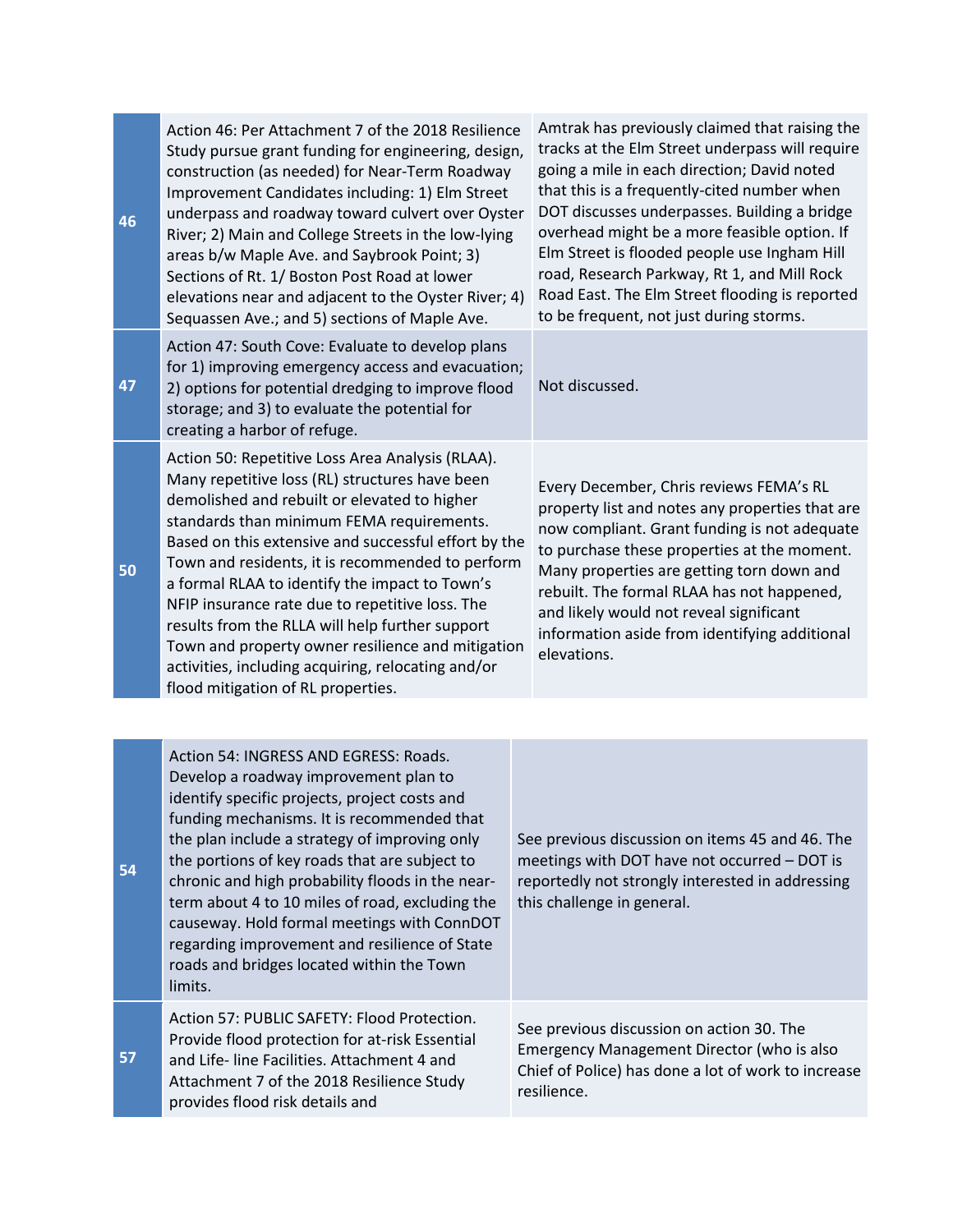|    | recommendations for the Essential and Lifeline<br>Facilities.                                                                                                                                   |                                                                                                                                                                                                                                               |
|----|-------------------------------------------------------------------------------------------------------------------------------------------------------------------------------------------------|-----------------------------------------------------------------------------------------------------------------------------------------------------------------------------------------------------------------------------------------------|
| 59 | Action 59. Conduct a Resilience Corridor<br>feasibility study of the adaptation alternatives<br>outlined in Attachment 5 of the 2018 OSB<br>Coastal Resilience and Climate Adaptation<br>Study. | This will likely be incorporated into the larger<br>planning process mentioned previously. The<br>resulting corridor would likely be "the loop"<br>associated with Route 154.                                                                 |
| 71 | Action 71: Employ living shoreline solutions for<br>select areas including low wave energy<br>environments such as tidal marsh borders and<br>river mouths.                                     | See previous discussion about needing a larger<br>plan to direct individual site solutions rather than<br>responding separately to each beach's concerns.<br>Note that living shorelines are very costly and<br>not a solution for all areas. |

**Open Discussion of Other Concerns and Potential Projects:** David asked for a summary of major concerns and potential issues that would fit Resilient Connecticut 2.0, including riverine flood risks which had not come up in the preceding discussion of actions from the hazard mitigation plan.

- Chris noted that Old Saybrook residents and property owners have been reluctant to discuss retreat options.
- The underpass on Elm Steet is an ongoing concern.
- There is a need for a road resiliency plan, especially for "the loop" associated with Route 154.
	- o Marilyn suggested that Resilient Connecticut should note which roads are DOT-owned as well as bridges that could use investment/improvement (see below).
- Flooding on Mohican Road
- Risks along Maple Avenue
- There is a dip in the road on College Street, and some houses on Willard Avenue and South Cove Road experience flooding.
- Beaver Dam Trail washed out during 2021 storms at a tributary of Fishing Brook, and has been temporarily built back. The plan is to replace the box culvert, but it is very expensive and complicated further by the involvement of fisheries concerns.
- It might be useful to prepare an assessment of flooding on state-owned roads, so that if the DOT wants to address these risks in the future, the town will be ready to act immediately and work with DOT.
	- $\circ$  Marilyn checks the tide before she leaves for work to decide which roads to take due to the extent of the flooding.
	- $\circ$  One challenge here is that many of these roads are near tidal wetlands, and DEEP sometimes opposes road elevation because of the impact on wetlands.

Participation in the Community Rating System (CRS) was discussed briefly. The Town does not believe the benefits to insurance premiums would justify the staff efforts at the present time. David agreed that